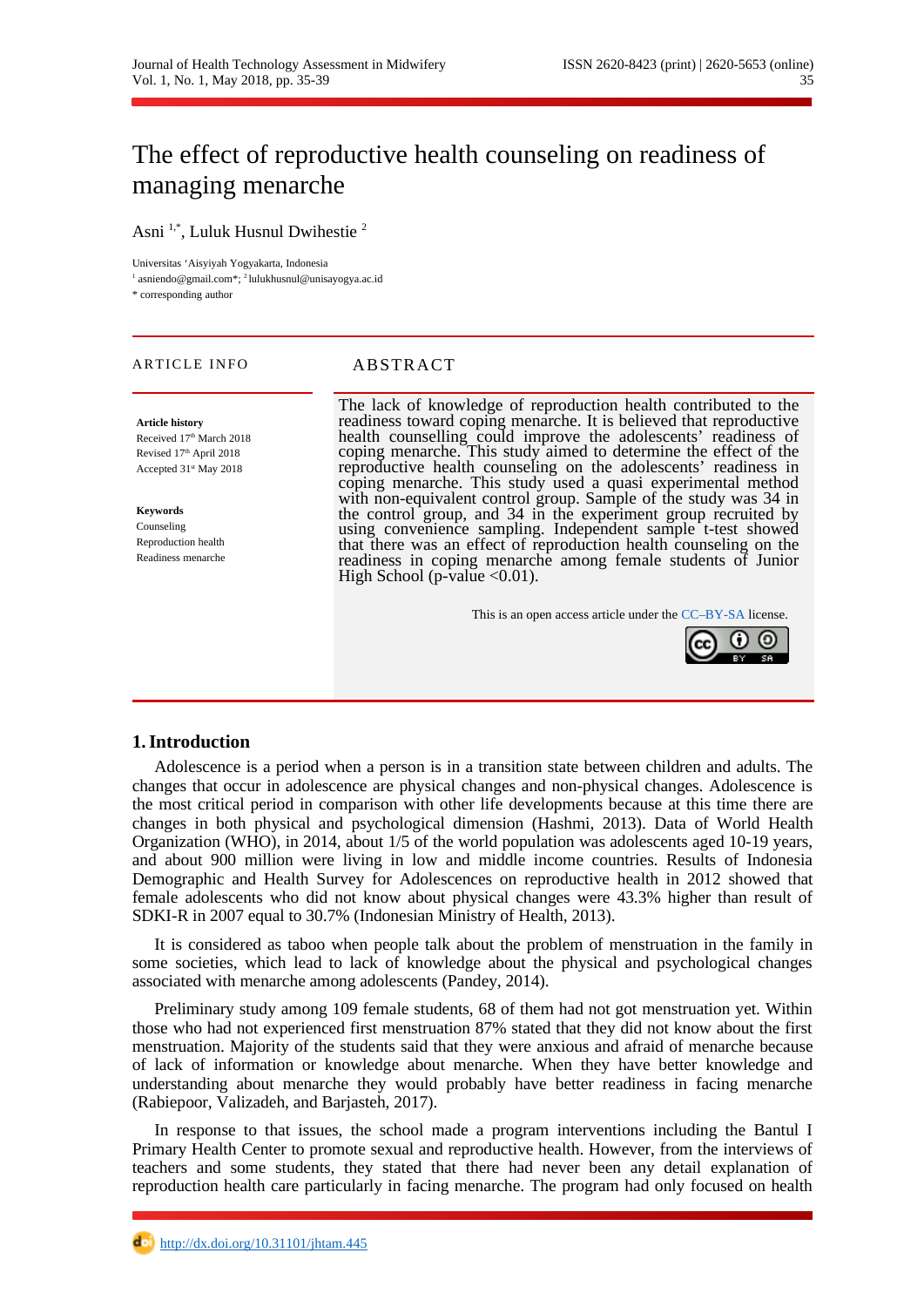examination of students and the School Health Unit service. The objective of this study was to investigate the effect of reproductive health counseling on the readiness in facing menarche of students of Junior High School.

# **2.Method**

This study was a quasi experimental study by using non-equivalent control group. The experimental group was given intervention in the form of counseling and leaflets while the control group was only given leaflets.

The population in this study were all students of grade VII at a Junior High School in Bantul Regency that had not experienced menstruation. Samples were recruited by using convenience sampling technique and they were divided into two groups i.e. 34 in the control groups and 34 in the experimental groups through the serial number sequence number. The odd numbers were included in the control group and even numbers were included in the experimental group. Secondary data were from total number of female students in a Junior High School, and primary data were obtained from the questionnaire answered by female students in that same school. The data were analyzed by using paired t-test technique and independent t-test. Before data collection, this study gained approval from Ethical Review Board of Aisyiyah University of Yogyakarta.

### **3. Result**

Use Bivariate analysis so that it can generate data as below. Table 1 shows the average readiness of facing menarche before and after the intervention. The mean of pretest was 65.66 and the mean of posttest was 79.90. It can be concluded that there was an increase by 14.24 on the average readiness of facing menarche before and after giving the counseling of reproductive health. The summary of statistic test is as follows.

**Table 1.** The average readiness of facing menarche before and after the intervention on the experimental group

|                            |           | Mean    | n  | <b>Std. Deviation</b> | <b>Std. Error Mean</b> |  |  |  |  |
|----------------------------|-----------|---------|----|-----------------------|------------------------|--|--|--|--|
| Pair 1                     | Post test | 79.9068 | 34 | 3.92126               | 0.67249                |  |  |  |  |
|                            | Pre test  | 65.6606 | 34 | 6.19491               | 1.06242                |  |  |  |  |
| Source: Primary Data, 2016 |           |         |    |                       |                        |  |  |  |  |

Table 2 shows the result of statistical test by using paired sample t-test on the experimental group.

| <b>Paired Differences</b> |                                              |         |                   |                    |                |         |        |                 |       |  |
|---------------------------|----------------------------------------------|---------|-------------------|--------------------|----------------|---------|--------|-----------------|-------|--|
|                           | 95% Confidence Interval<br>of the Difference |         |                   |                    |                |         |        |                 |       |  |
|                           |                                              | Mean    | Std.<br>Deviation | Std. Error<br>Mean | Upper<br>Lower |         | df     | Sig. (2-tailed) |       |  |
| Pair 1                    | Post-Pre                                     | 14.2462 | 6.0946            | 1.0452             | 12.1197        | 16.3727 | 16.630 | 33              | 0.000 |  |

**Table 2.** The hypothesis result by using paired sample t-test on the experimental group

Source: Primary Data, 2016

Table 3 shows of the average readiness of facing menarche before and after the intervention on the control group.

| Table 3. The average readiness of facing menarche before and after the intervention on the control |
|----------------------------------------------------------------------------------------------------|
| group                                                                                              |

|      |         | Mean   |    | <b>Std.Deviation</b> | <b>Std Error Mean</b> |
|------|---------|--------|----|----------------------|-----------------------|
| Pair | Posttes | 71.056 | 34 | 4.2339               | 0.7262                |
|      | Pretes  | 69.802 | 34 | 4.7009               | 0.8061                |

Source: Primary Data, 2016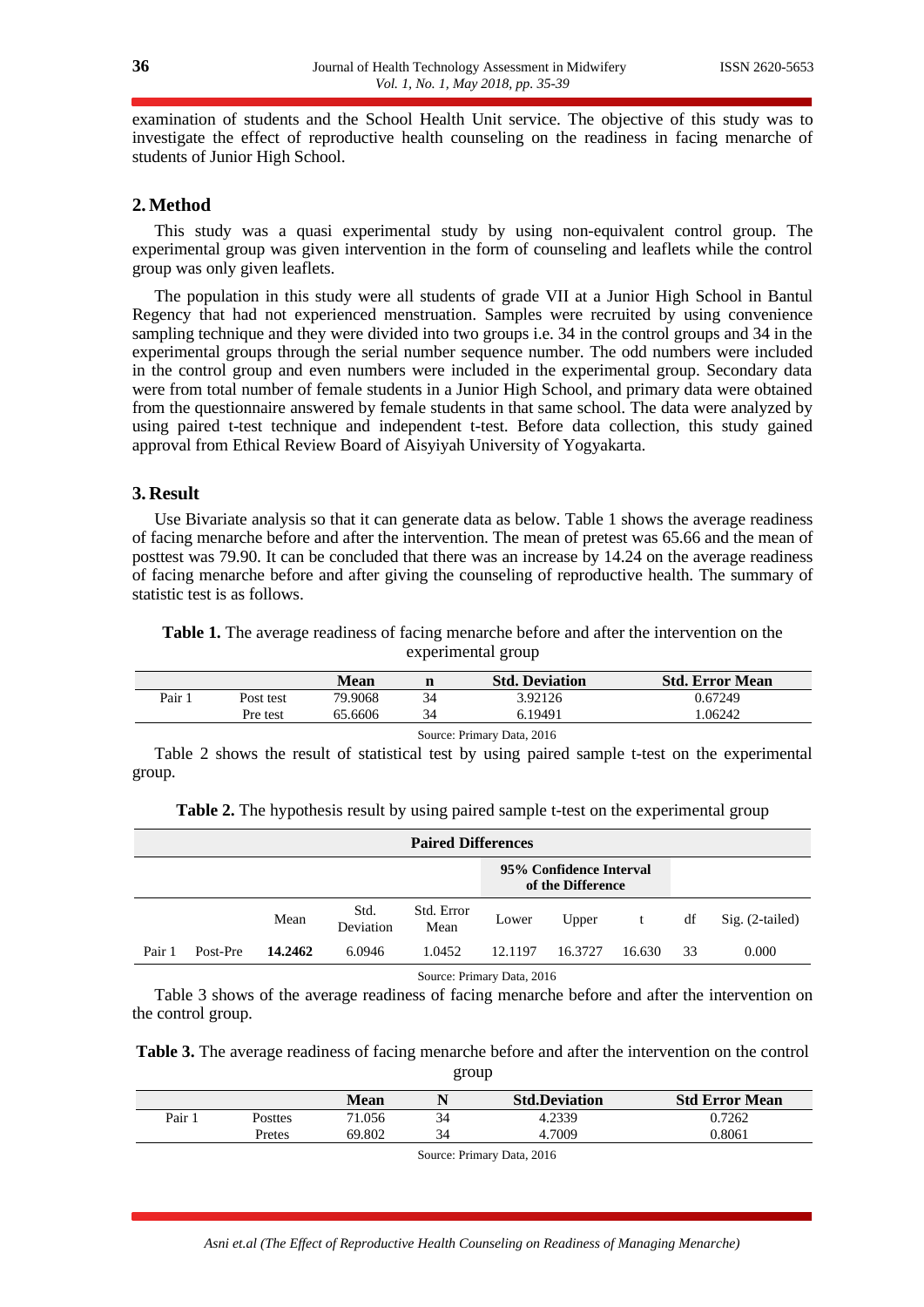The mean of pretest was 69.80 and the mean of posttest was 71.05. It can be concluded that there was an increase by 1.25 on the average readiness of facing menarche before and after giving the intervention. The summary of statistic test is as follows.

Table 4 shows the result of statistical test by using paired sample t-test on the control group.

| <b>Paired Differences</b> |          |        |                   |                    |        |                                              |       |    |                |  |  |
|---------------------------|----------|--------|-------------------|--------------------|--------|----------------------------------------------|-------|----|----------------|--|--|
|                           |          |        |                   |                    |        | 95% Confidence Interval<br>of the Difference |       |    |                |  |  |
|                           |          | Mean   | Std.<br>Deviation | Std. Error<br>Mean | Lower  | Upper<br>t                                   |       | df | Sig.(2-tailed) |  |  |
| Pair 1                    | Post-Pre | 1.2538 | 1.5232            | .2612              | 0.7223 | 1.7853                                       | 4.800 | 33 | 0.000          |  |  |

**Table 4.** The hypothesis result by using paired sample t-test on the control group

Source: Primary Data, 2016

Table 5 shows the average readiness of facing menarche with counseling. The hypothesis test was used to investigate the mean between the experimental group and the control group by using independent t-test.

**Table 5.** The average readiness of facing menarche with counseling

|           |                    | N  | Mean   | <b>Std. Deviation</b> | <b>Std. Error Mean</b> |
|-----------|--------------------|----|--------|-----------------------|------------------------|
| Readiness | With Counseling    | 34 | 79.907 | 3.9213                | 0.6725                 |
| Menarche  | Without counseling | 34 | 71.065 | 4.2339                | 0.7261                 |
|           |                    |    |        |                       |                        |

Source: Primary Data, 2016

The average readiness of facing menarche with counseling was 79.90, and without counseling was 71.05. It can be concluded that there was difference by 8.85 on the average readiness of facing menarche between experimental and control group. The summary of statistic test is as follows.

Table 6 shows the result of independent t-test on experimental group and control group of independent sample test.

# **Table 6.** The result of Independent t-test on experimental group and control group of Independent Sample Test

|                       |                                       |       |       |       |        |                        |                           |                                        | 95% Confidence<br>Interval of the<br><b>Difference</b> |              |  |
|-----------------------|---------------------------------------|-------|-------|-------|--------|------------------------|---------------------------|----------------------------------------|--------------------------------------------------------|--------------|--|
|                       |                                       | F     | Sig.  | t     | df     | $Sig. (2 -$<br>tailed) | Mean<br><b>Difference</b> | <b>Std. Error</b><br><b>Difference</b> | Lower                                                  | <b>Upper</b> |  |
| Readiness<br>Menarche | Equal<br>variances<br>assumed         | 0.134 | 0.715 | 8.943 | 66     | 0.000                  | 8.85088                   | 0.98968                                | 6.87492                                                | 10.82685     |  |
|                       | Equal<br>variances<br>bot<br>assusmed |       |       | 8.943 | 65.615 | 0.000                  | 8.85088                   | 0.98968                                | 6.87470                                                | 10.82706     |  |

Source: Primary Data, 2016

Based on table 6 it can be concluded that there is a significant statistically differences on scores of readiness of facing menarche between experiment and control group (t: 8.943; p< 0.01).

### **4. Discussion**

The result showed that there was an increase on the readiness of facing menarche after the intervention. Literature stated that health education or counseling is an intervention that could improve people's behavior and attitude (Alexander et al., 2012). The result of this study also revealed that the experiment group had significant changes on readiness of facing menarche than the control group. It means that the intervention could successfully improve the readiness of the students to face menarche. It is in line with previous study that health education was an information media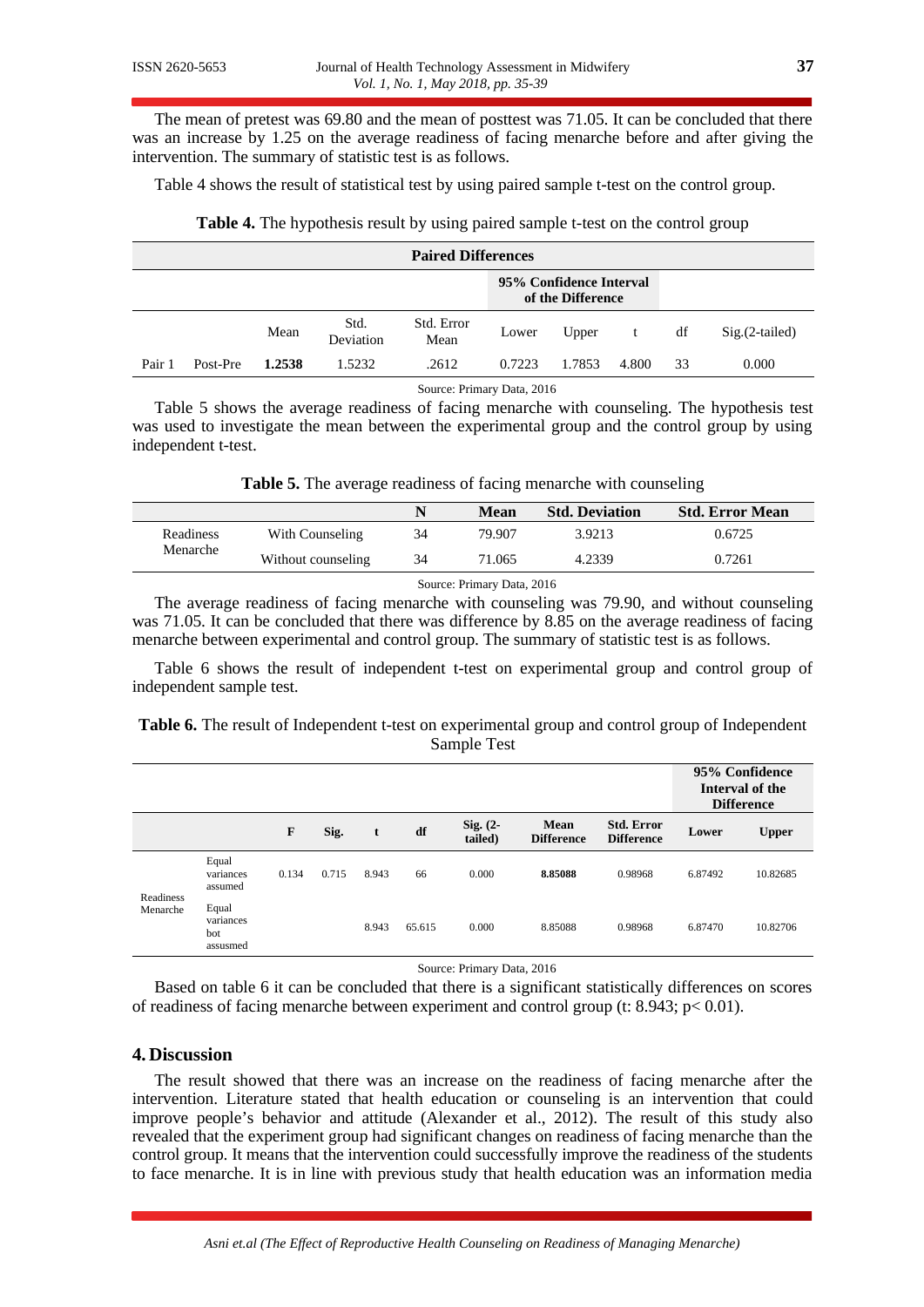needed by adolescents to understand the changes occurred on menarche (Nemade, Anjenaya, and Gujar, 2009).

Evidence shows that health counseling could influence behavior and attitude of people, and could help healthcare providers in their health programme intervention which aim to promote healthy lifestyle (Guez and Allen, 2012). This study result is also similar with previous study that adolescents who gained information about menstruation had better understanding on menstruation cycle (Care, 2016). Adolescents also stated that they needed more information related to menstruation since they only get information related to menstruation from their mothers (Sommer et al., 2016). Other research revealed that reproductive health education and information are required to be available for adolescents in a programme intervention which aim to improve their knowledge related to reproductive health (Phillips-Howard et al., 2015). Additionally, it suggested that the health education and counseling provided at school could contribute on the students' psychological response in facing menarche (Sommer et al., 2016).

It is believed that health education provided by school could be one of effective strategy to improve readiness of female adolescents to face menarche. The school is an institution established where generally adolescents spent their time gain knowledge, improve their personal academic, life skill and ability as well as building their personality and character for their future life. Therefore, health education conducted at school would probably has more impact than those which conducted outside school. Evidence shows that health education conducted in school including peer group had significant impact on changing behaviour and perception of adolescents (Salam, 2016). Behavior and attitude changes can be influenced by providing information such as counseling. Counseling is one of methods that has great effect when conducted appropriately because counseling mainly aim to provide support for client to empower them in making decision based on their own choice (Widiastuti, 2009).

#### **5. Conclusion**

Health education can be considered as one of strategy to increase readiness of female adolescents in facing menarche. Therefore, health education conducted at school could be an alternative method when people would like to educate adolescents regarding to menstruation matters. Future research including larger sample size is needed in regards issues related to menarche among adolescent in order to provide comprehensive evidence which could influence adolescents' sexual and reproductive public policy.

#### **References**

- Alexander, Julie et al., 2012. 'Health Education Strategies Used by Physical Therapists to Promote Behaviour Change in People with Lifestyle-Related Conditions: A Systematic Review'. Hong Kong Physiotherapy Journal 30(2):57–75. Retrieved (http://dx.doi.org/10.1016/j.hkpj.2012.07.003).
- Care, Pediatric. 2016. 'Menstruation in Girls and Adolescents: Using the Menstrual Cycle as a Vital Sign'. Pediatrics 137(3):e20154480–e20154480. Retrieved (http://pediatrics.aappublications.org/cgi/doi/10.1542/peds.2015-4480).
- Guez, W. and J. Allen, 2012. 'Module 2 Counselling Contents'. Unesco. Retrieved (http://www.unesco.org/education/mebam/module\_2.pdf).
- Hashmi, Saba. 2013. 'Adolescence: An Age of Storm and Stress'. Review Of Arts And Humanities 2(1):19–33. Retrieved (www.aripd.org/rah%0Ahttp://rah-net.com/journals/rah/ Vol\_2\_No\_1\_June\_2013/2.pdf).

Indonesian Ministry of Health, 2013. Indonesian Basic Health Survey. Jakarta.

Nemade, Dipali, Seema Anjenaya, and Rupali Gujar, 2009. 'Impact of Health Education on Knowledge and Practices about Menstruation among Adolescent School Girls of Kalamboli, Navi-Mumbai'. Health and Population: Perspectives and Issues 32(4):167–75.